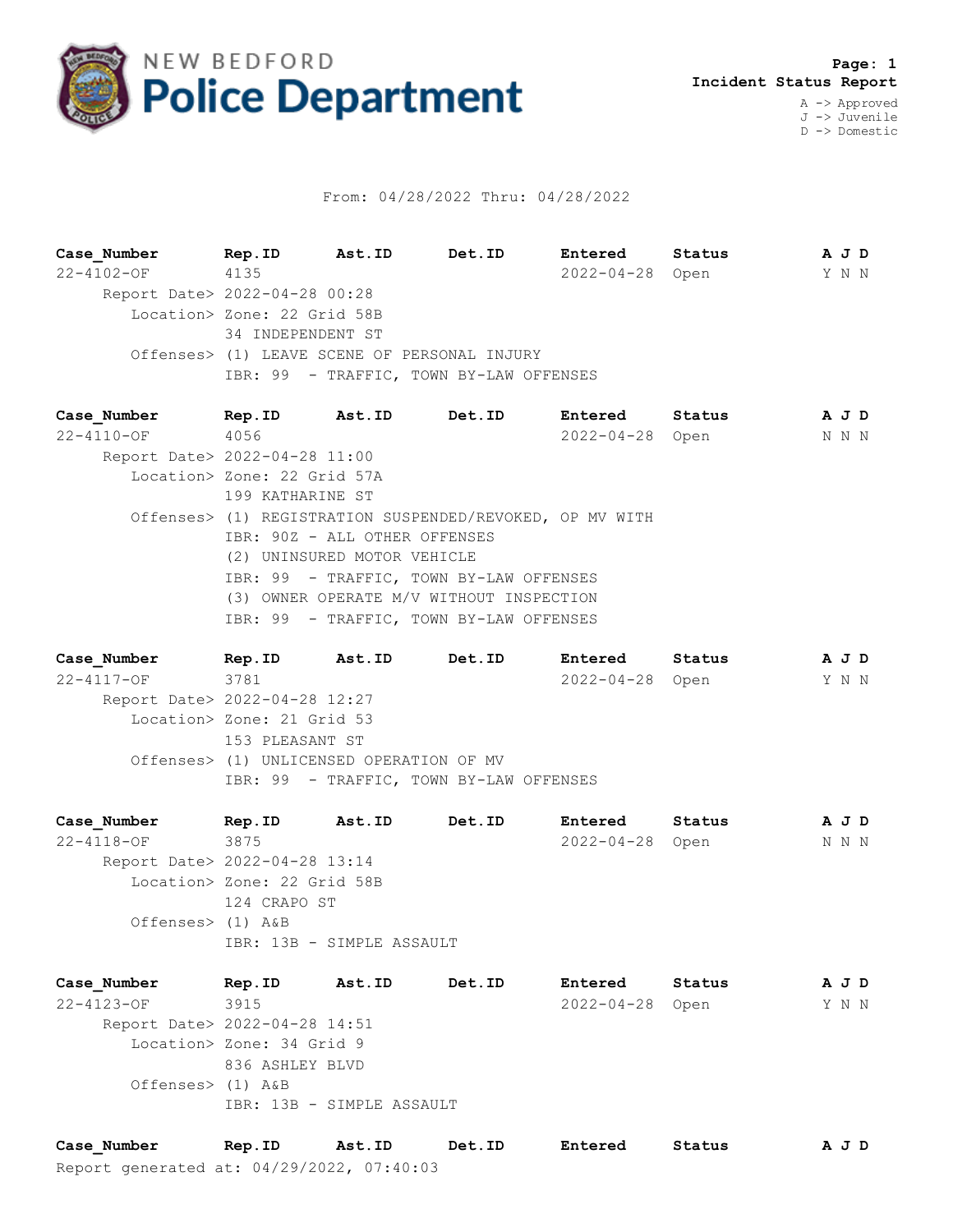

 **Page: 2 Incident Status Report**

> A -> Approved J -> Juvenile D -> Domestic

22-4124-OF 5577 2022-04-28 Open N N N Report Date> 2022-04-28 14:49 Location> Zone: 12 Grid 44 32 HUSSEY ST Offenses> (1) DOG, FAIL LICENSE IBR: 90Z - ALL OTHER OFFENSES (2) DOG, FAIL LICENSE IBR: 90Z - ALL OTHER OFFENSES

**Case\_Number Rep.ID Ast.ID Det.ID Entered Status A J D** 22-4125-OF 4018 2022-04-28 Open N N N Report Date> 2022-04-28 15:13 Location> Zone: 21 Grid 59 79 PURCHASE ST Offenses> (1) INSPECTION/STICKER, NO IBR: 99 - TRAFFIC, TOWN BY-LAW OFFENSES (2) LICENSE SUSPENDED, OP MV WITH IBR: 99 - TRAFFIC, TOWN BY-LAW OFFENSES

**Case\_Number Rep.ID Ast.ID Det.ID Entered Status A J D** 22-4131-OF 4078 2022-04-28 Open Y N N Report Date> 2022-04-28 15:46 Location> Zone: 22 Grid 62 355 BOLTON ST Offenses> (1) DESTRUCTION OF PROPERTY -\$1200, MALICIOUS c266 §127 IBR: 290 - DESTRUCTION / DAMAGE / VANDALI

**Case\_Number Rep.ID Ast.ID Det.ID Entered Status A J D** 22-4133-OF 3894 2022-04-28 Open Y N N Report Date> 2022-04-28 16:35 Location> Zone: 22 Grid 58B 81 MOSHER ST Offenses> (1) THREAT TO COMMIT CRIME IBR: 13C - INTIMIDATION

**Case\_Number Rep.ID Ast.ID Det.ID Entered Status A J D** 22-4135-OF 4037 2022-04-28 Open Y N N Report Date> 2022-04-28 17:30 Location> Zone: 23 Grid 64 15 WARREN ST Offenses> (1) ATTEMPTED LARCENY IBR: 23H - ALL OTHER LARCENY

**Case\_Number Rep.ID Ast.ID Det.ID Entered Status A J D** 22-4136-OF 4094 4062 2022-04-28 Open Y N N Report Date> 2022-04-28 16:53 Location> Zone: 31 Grid 24 1208 ACUSHNET AVE Offenses> (1) LICENSE SUSPENDED OR REVOKED, OP MV WITH